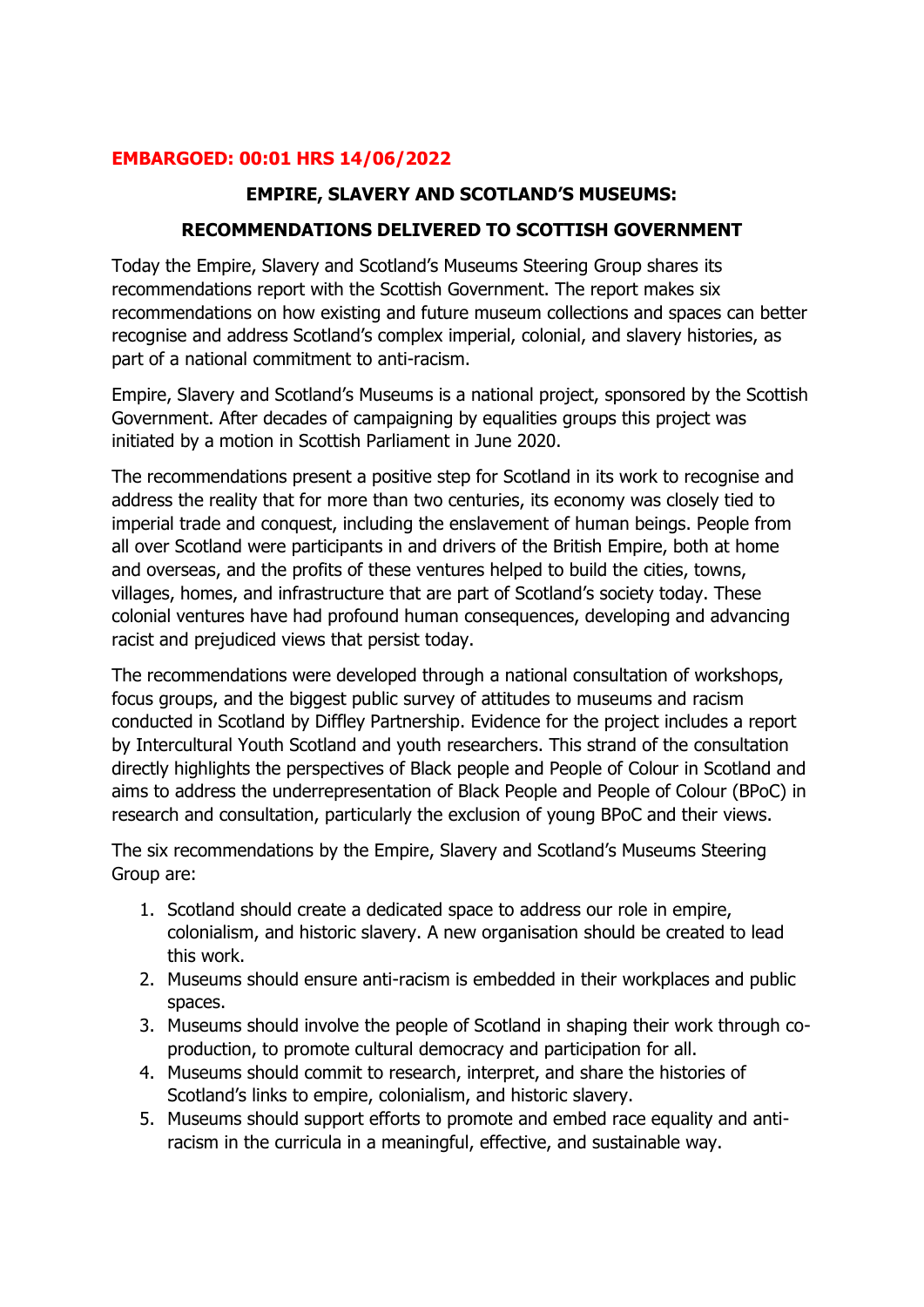6. Scottish Government should demonstrate their support for restitution and repatriation of looted or unethically acquired items in Scottish collections.

The recommendations have been made by the Empire, Slavery and Scotland's Museums Steering Group, an independent group chaired by Sir Geoff Palmer, renowned scientist and human rights activist.

Sir Geoff Palmer said:

"Museums hold a special place in my heart, as they offered a haven for me when I first came to the United Kingdom from Jamaica more than sixty years ago. History and education live in museums, and I believe museums can and should be a haven for all.

The recommendations by the Empire, Slavery and Scotland's Museums Steering Group mark a milestone in Scotland's tradition as a forward-looking nation. Taking a brave stance, acknowledging the part this country has played in shaping the world of today and being ready to see that glorious and inglorious histories co-exist, support us to move forward in a progressive way.

The work that lies ahead may sometimes feel challenging and uncomfortable but will be worth it to ensure that museums and galleries are for all of Scotland's people."

Abeer Eladany, Curatorial Assistant, University of Aberdeen Museums and Special Collections, and member of the Empire, Slavery and Scotland's Museums Steering Group said:

"I hope that these recommendations promptly guide the decisions to be made by Scotland's museums and galleries, and that full and honest stories about the objects housed within these colonial structures are made available to the public.

I also hope that every person visiting museums and galleries in Scotland would find them to be spaces for truth and healing.

The recommendations highlighted the need for change in the way our collections are managed and presented. I hope that this fundamental change suggested in the recommendations, based on human rights, will gradually become the norm, and guides us in telling some of the most difficult stories related to the objects we care for. Scotland has an opportunity to lead this change by implementing these recommendations."

Culture Minister Neil Gray said:

"I very much welcome the steering group's report and I would like to thank the group, chaired by Sir Geoff Palmer, and administered by Museums Galleries Scotland, for the extensive range of consultation and research they carried out in preparing the conclusions and recommendations.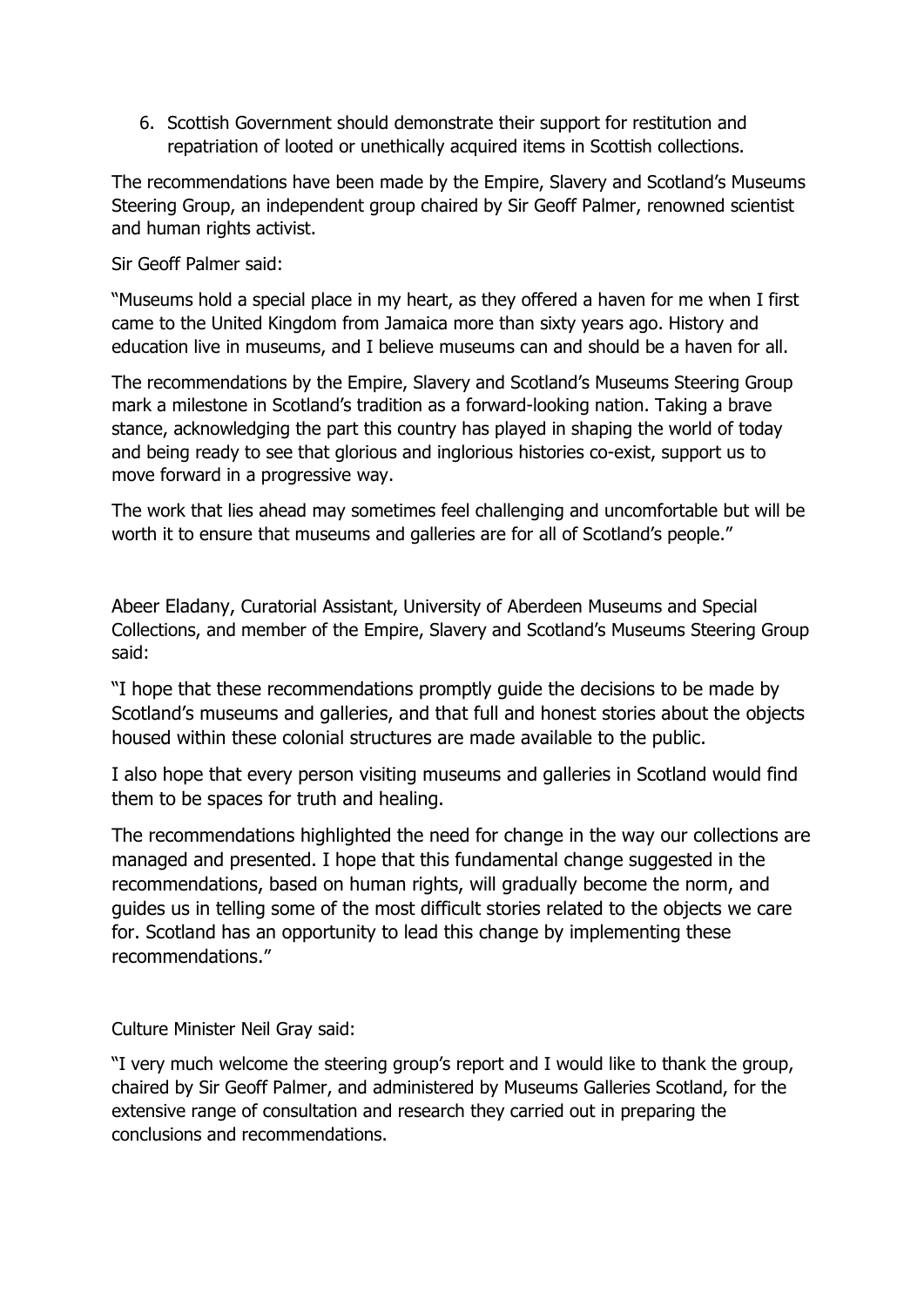"The Scottish Government sponsored this independent group as part of our Programme for Government commitment to look at how our existing museums, and those set up in the future, can present a more accurate portrayal of Scotland's colonial and slavery history.

"We will carefully consider these important recommendations and discuss them with the steering group, before responding to them. We will continue to work closely with Museums Galleries Scotland to raise awareness of the role Scotland played in slavery and empire and to ensure our collections reflect this."

#### **Notes to Editors:**

### • **About The Empire, Slavery & Scotland's Museums Project**

A national project, sponsored by the Scottish Government, to recommend how Scotland's involvement in empire, colonialism, and historic slavery can be addressed using museum collections and spaces. It builds on existing work from within the equalities sector, to explore the mechanisms of how Scotland can confront challenging histories within museum spaces. It is coordinated by Museums Galleries Scotland and overseen by an independent Steering Group.

Further information can be found at [https://www.museumsgalleriesscotland.org.uk/projects/empire-slavery-scotlands](https://www.museumsgalleriesscotland.org.uk/projects/empire-slavery-scotlands-museums/)[museums/](https://www.museumsgalleriesscotland.org.uk/projects/empire-slavery-scotlands-museums/)

#### • **Recommendations Report and Guide On The Consultation Report**

From 14/06/2022 The Empire, Slavery & Scotland's Museums Steering Group Recommendations report can be found at [https://www.museumsgalleriesscotland.org.uk/media/2804/empire-slavery-and](https://www.museumsgalleriesscotland.org.uk/media/2804/empire-slavery-and-scotlands-museums-recommendations.pdf)[scotlands-museums-recommendations.pdf](https://www.museumsgalleriesscotland.org.uk/media/2804/empire-slavery-and-scotlands-museums-recommendations.pdf)

From 14/06/2022 The Empire, Slavery & Scotland's Museums: A Guide on the Consultation report can be found at [https://www.museumsgalleriesscotland.org.uk/media/2805/empire-slavery-and-scotlands](https://www.museumsgalleriesscotland.org.uk/media/2805/empire-slavery-and-scotlands-museums-guide-on-the-consultation.pdf)[museums-guide-on-the-consultation.pdf](https://www.museumsgalleriesscotland.org.uk/media/2805/empire-slavery-and-scotlands-museums-guide-on-the-consultation.pdf)

#### • **Scottish Government - Supported Project**

On 10 June 2020 a motion was passed in the Scottish Parliament showing solidarity with anti-racism, with an amendment that Scotland should 'establish a slavery museum to address our historic links to the slave trade.'